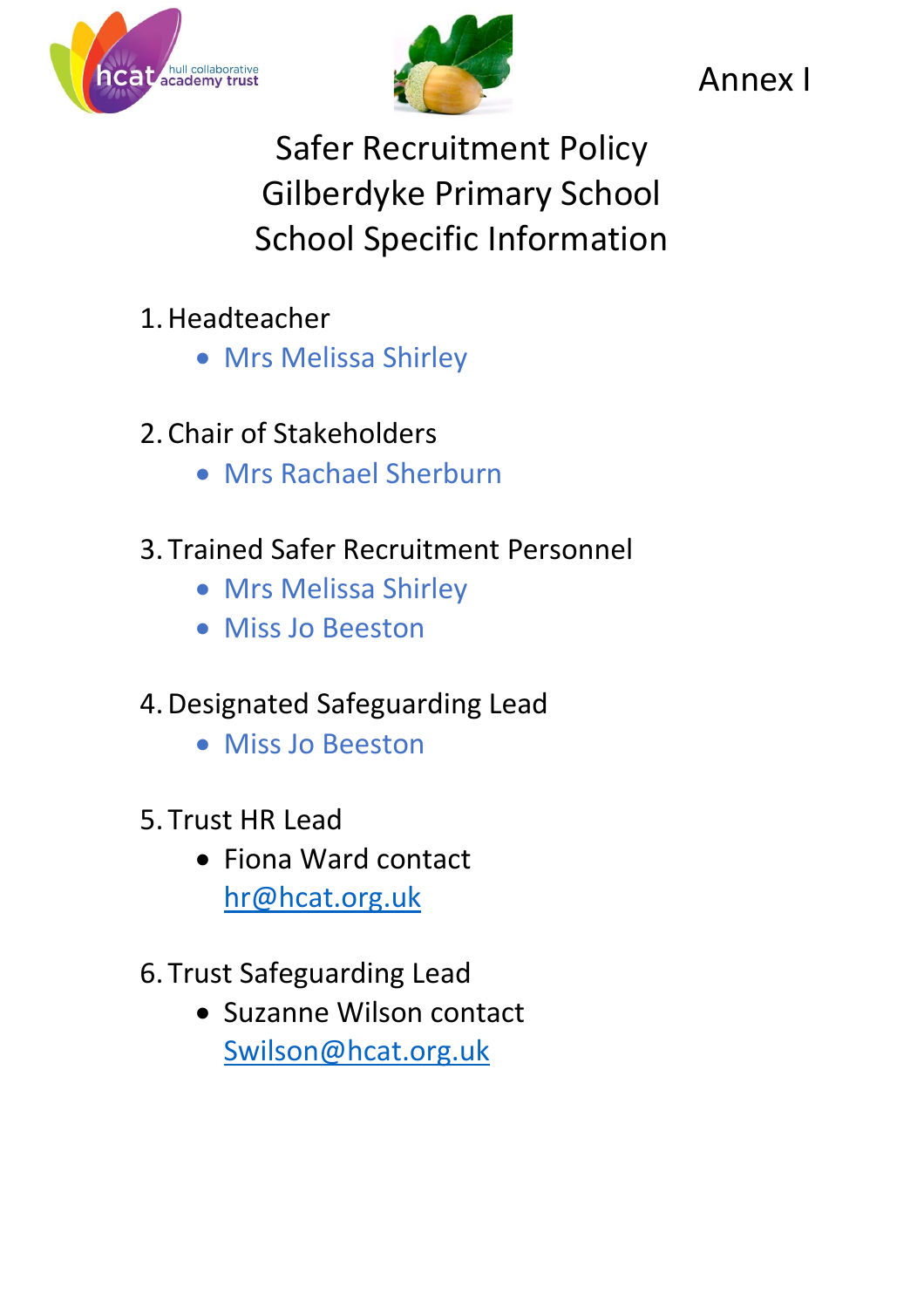Hull Collaborative Academy Trust



# **Hull Collaborative Academy Trust**

# **Safer Recruitment Policy**

**Date issued: Feb 2020 Ratified by the Trust Board: Review Date: Feb 2023**

Other related academy policies that support this Safer Recruitment policy include: Child Protection policy, Induction, Staff Code of Conduct, Whistle Blowing and Disciplinary Policy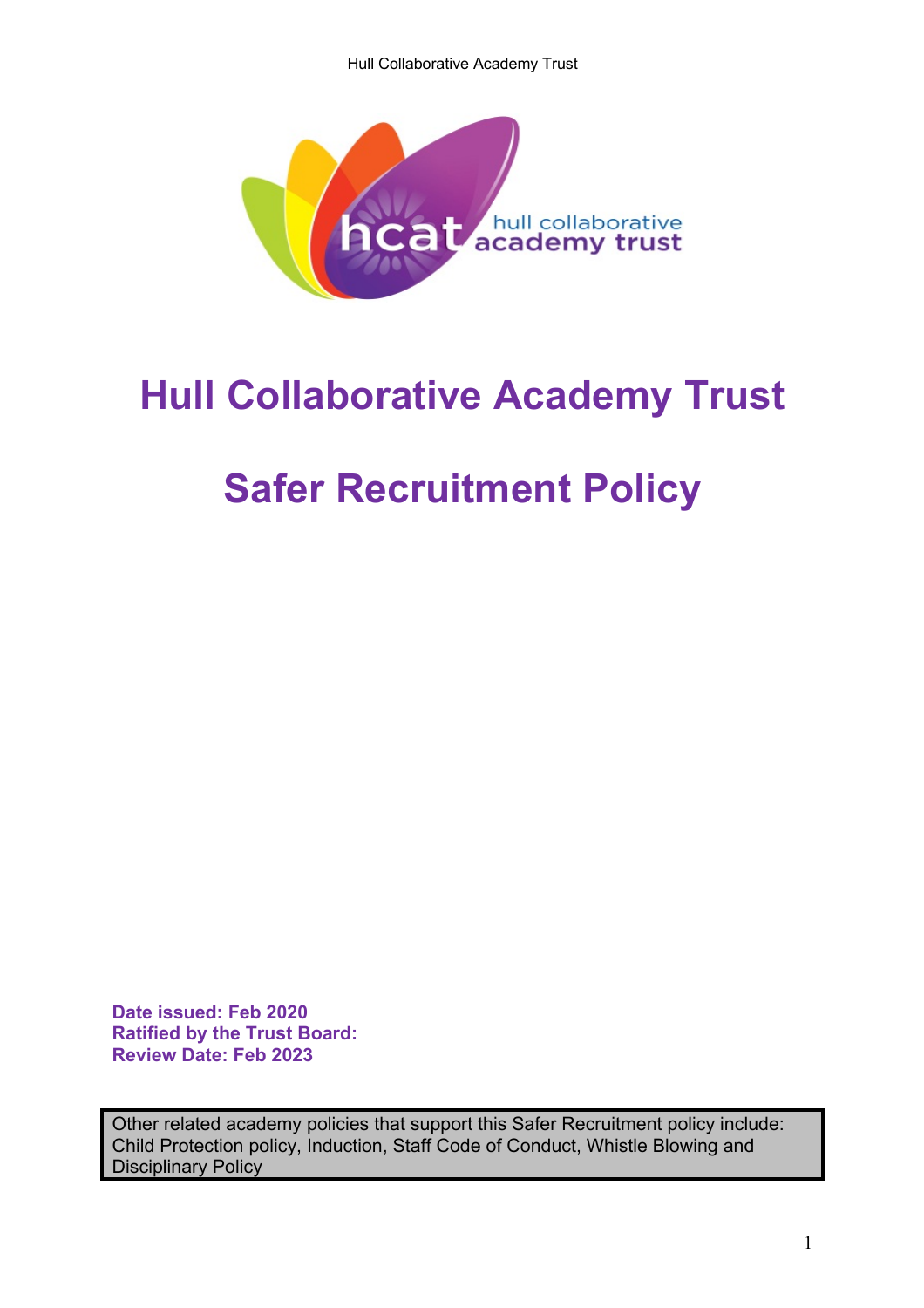# **1 INTRODUCTION**

The purpose of this policy is to set out the minimum requirements of a recruitment process that:

- Attracts the best possible applicants to apply for any vacancies
- Has safeguarding as of paramount importance throughout all stages of the recruitment, selection and induction process.
- Deters prospective applicants who are unsuitable for work with children or young adults
- Identifies and rejects applicants who are unsuitable to work with children and young people
- Follows current legislation and guidance as a result of the Bichard Review 2004 and the Keeping Children Safe in Education document 2018

# **2 STATUTORY REQUIREMENTS**

The policy supports the statutory requirements outlined by the DfE guidance *Keeping Children Safe in Education* and Hull Safeguarding Children Board Guidance.

# **3 IDENTIFICATION OF RECRUITING PARTIES**

The school currently has members of staff and the Governing Body who have completed the recommended Safer Recruitment training and passed the required assessment.

The named Safer Recruitment Personnel are: See Annex I

This will fully meet the requirements as outlined by the DfE. The Head teacher will ensure all staff and governors involved in the recruitment process have been fully briefed about the procedures and protocol prior to the commencement of engagement in the recruitment process. All Safer Recruitment Personnel must re train and complete the course every five years.

# **4 INVITING APPLICATIONS**

4.1 All advertisements for posts will include the statement:

HCAT is committed to safeguarding children and young people. All post holders are subject to appropriate vetting procedures and a satisfactory enhanced Disclosure and Barring disclosure.

- 4.2 Prospective applicants will be supplied, as a minimum, with the following:
	- Job description and person specification
	- The school's child protection policy
	- The school's recruitment policy
	- The selection procedure for the post
	- An application form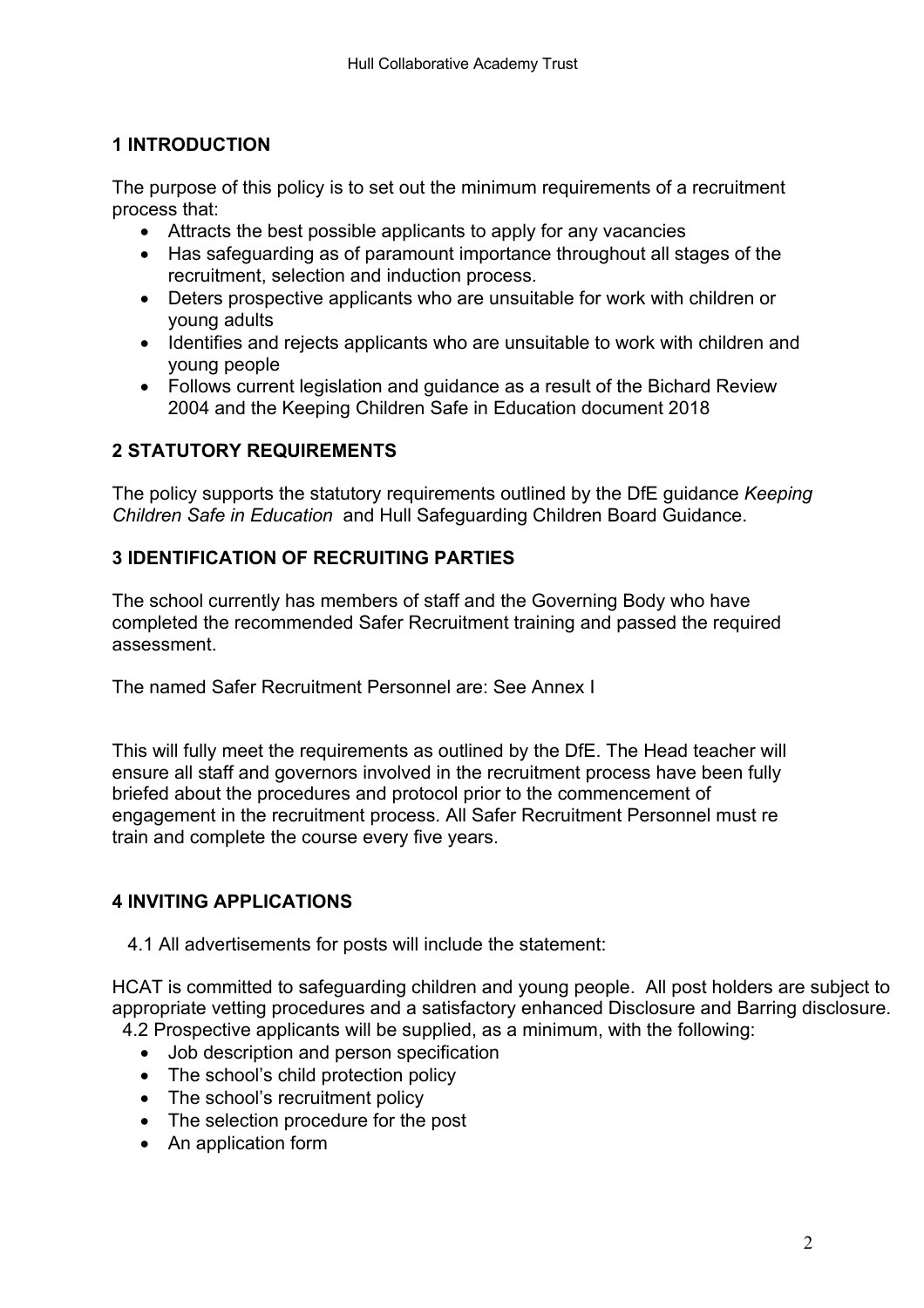4.3 All prospective applicants must complete **in full**, an application form. Incomplete application forms may be rejected at the short listing stage

### **5 SHORT LISTING AND REFEREES**

5.1 Short listing of candidates will be carried out in relation to the identified person specification for the post. Each candidate will be firstly checked against the 'Essential' criteria'. If a large number of candidates meet the essential criteria then the selection panel may consider the desirable criteria in order to make a subsequent shortlist.

5.2 References will be sought directly from the referee and from a senior person with appropriate authority, not just a colleague. References will be completed using the HCAT agreed format. Open references will never be accepted (i.e general and to 'Whom It May Concern') References will be sought prior to interviews taking place wherever possible.

References will be sought and received wherever possible for all short-listed candidates, including internal ones before interviews take place. The purpose of this is to use the interview as the opportunity to explore any issues of concern that may have been raised with the candidates's references.

References should always be obtained from the candidates current employer. Where a candidate is not currently employed, verification of their most recent perod of employment and reason for leaving should be obtained from the school, college, local authority or organisation at which they were last employed.

#### **In line with Keeping Children Safe in Educaiton, all references need to be scrutinised and any concerns resolved satisfactorily before the appointment is confirmed.**

5.3 Where necessary, referees will be contacted by telephone or e-mail in order to clarify any anomalies or discrepancies. A written follow up will be required from the referee as a record of any matters discussed over the telephone.

5.4 Where necessary, previous employers who have not been named as referees will be contacted in order to clarify an anomalies or discrepancies.

5.6 Referees will always be asked specific questions about:

- The candidate's suitability to work with children and young people;
- Any disciplinary warnings, including time-expired warnings that relate to the safeguarding of children.
- The candidate's suitability for the post.
- 5.7 School employees are entitled to see and receive , if requested copies of their employment references

#### **6 THE SELECTION PROCESS**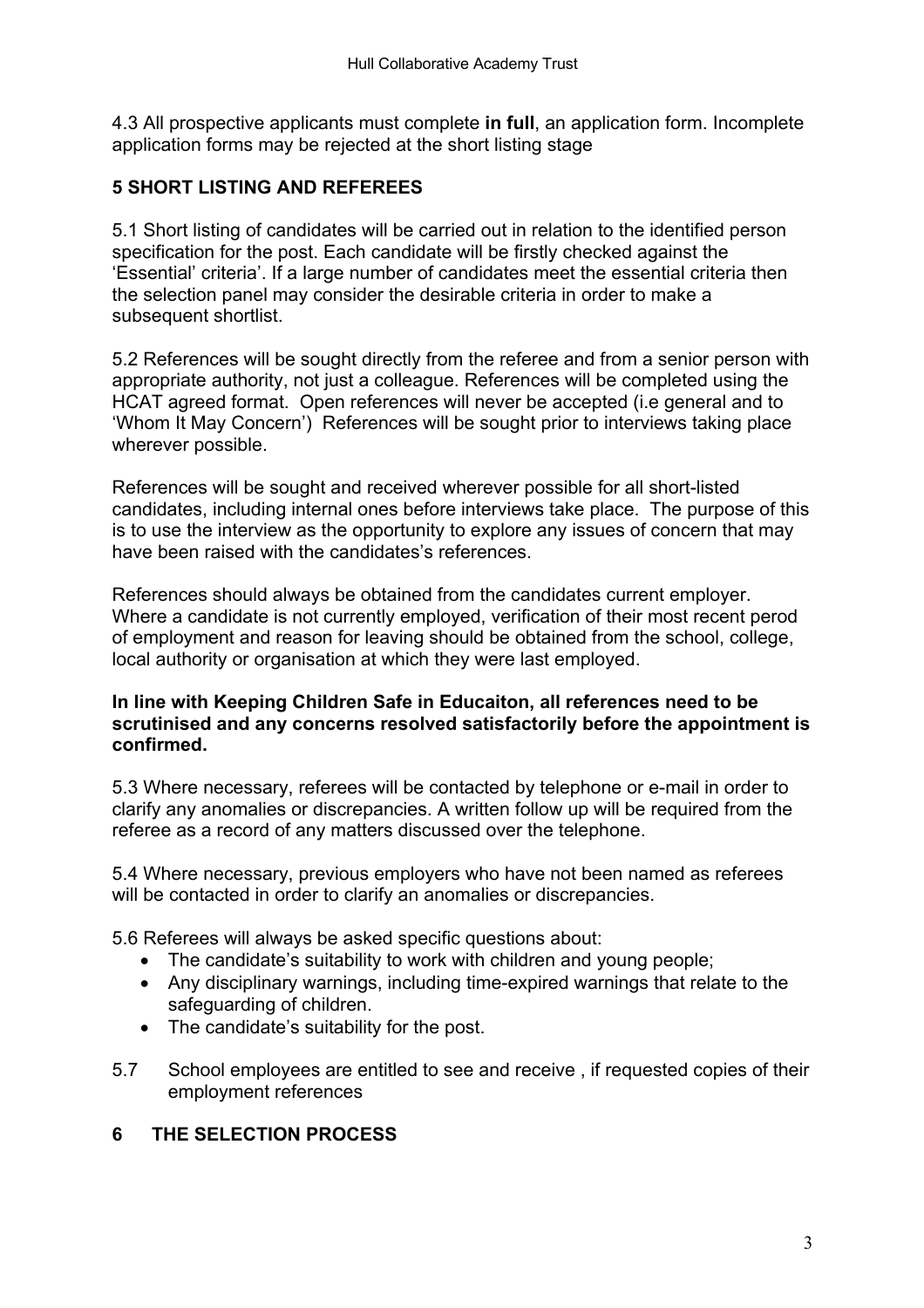6.1 Selection techniques will be determined by the nature and duties of the vacant post, but all vacancies will require an interview of short listed candidates. At least 1 member of the panel will have completed the Safer Recruitment Training (hold certificate)

6.2 Interviews will always be face-to face.

6.3 Candidates will always be required:

- To explain satisfactorily any gaps in employment;
- To explain to a satisfactory conclusion any anomalies or discrepancies in the information available to recruiters;
- To declare any information that is likely to appear on a DBS enhanced clearance
- To demonstrate their capacity to safeguard and protect the welfare of children and young people.

6.4 All application information will be kept on record for six months following the interview for the unsuccessful candidates.

# **7 EMPLOYMENT CHECKS**

7.1 All successful applicants are required to:

- To provide proof of identity
- To complete a DBS disclosure application and receive satisfactory clearance. A school must be in receipt of the DBS Enhanced Clearance as soon as it is available to the applicant. Failure to present this information will lead to disciplinary action being taken.
- Where necessary, the school to carry out a separate Children's Barred List check
- To provide actual certificates and qualifications (not photocopies) which must be signed off by the Head teacher. (SCR)
- To complete a confidential health questionnaire
- To provide proof of eligibility to live and work in the UK if appropriate.
- Complete a Childcare Disqualification declaration form, if required
- Be subject to a EEA prohibition and prohibition check, carried out by school.
- Produce a 'Good Conduct' certificate if they have lived outside of the United Kingdom within the last 10 years.

# **8 INDUCTION**

8.1 All staff new in post, including volunteers will receive and induction pack and receive training that will include safeguarding, safe working practices, whistle blowing and child protection. In addition, new starters will be provided with a copy of the last version of the DfE guidance *Keeping Children Safe in Education* (Part 1), and asked to sign to confirm receipt. Every new member of staff will have an identified Induction Mentor who will oversee the induction process for and continue